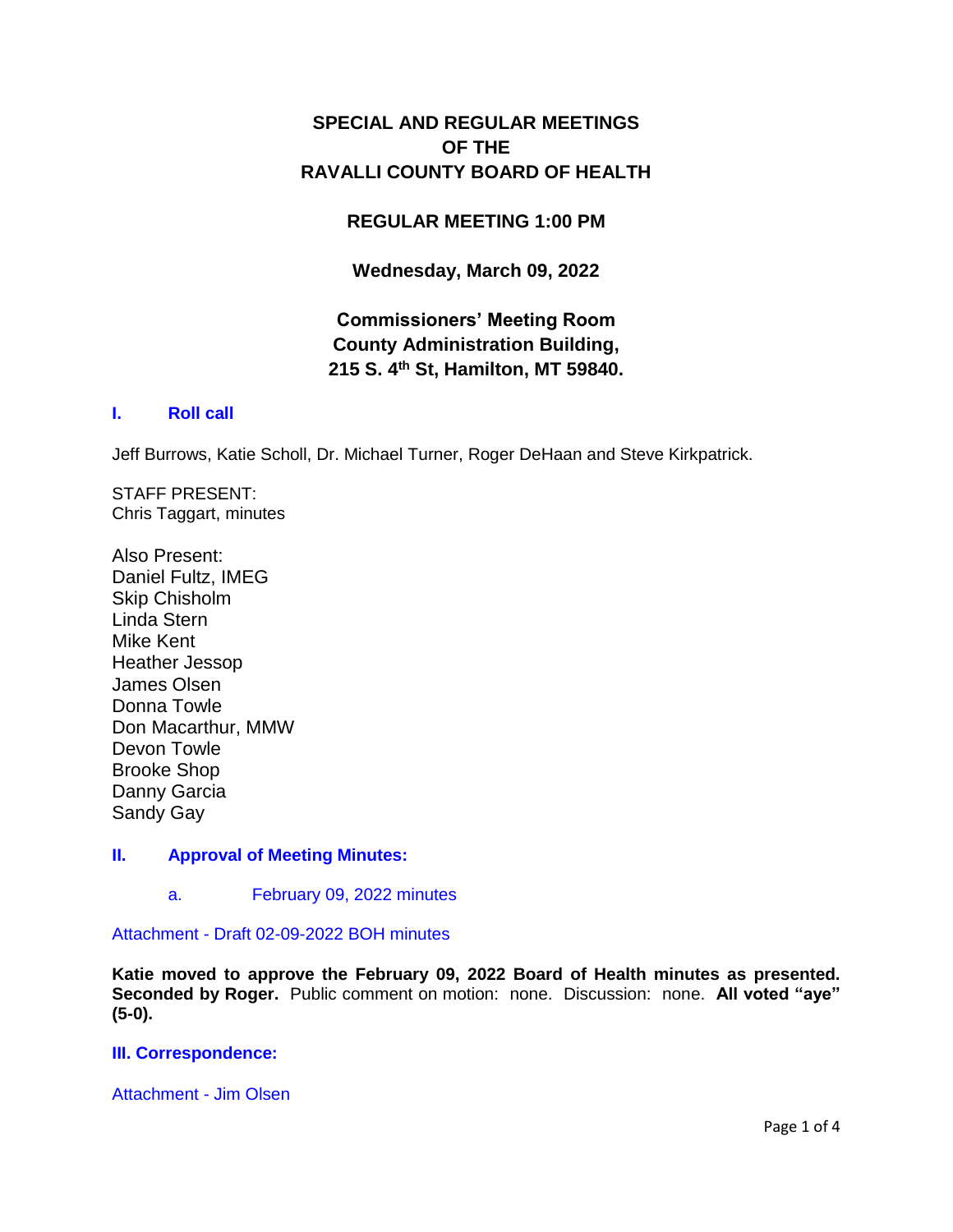[Attachment -](http://ravalli-mt.granicus.com/DocumentViewer.php?file=ravalli-mt_5e1ce7be5bd01d90153eea71bf593006.pdf) Survey

#### **IV. [Department Reports:](http://ravalli-mt.granicus.com/wordlinkreceiver.php?clip_id=f0d026cc-7df3-458a-9ac4-1ddcf224a06a&meta_id=544566c0-283b-42fc-bad4-76e7a78c9ba9&time=156)**

1. [Health Officer](http://ravalli-mt.granicus.com/wordlinkreceiver.php?clip_id=f0d026cc-7df3-458a-9ac4-1ddcf224a06a&meta_id=3add2591-1290-407d-b07c-fae151ef2b94&time=157)

Dr. Carol Calderwood

2. [Public Health Nurse's Report](http://ravalli-mt.granicus.com/wordlinkreceiver.php?clip_id=f0d026cc-7df3-458a-9ac4-1ddcf224a06a&meta_id=6f0aa31e-adae-4fbe-876b-c05d5abd8b41&time=337)

[Attachment -](http://ravalli-mt.granicus.com/DocumentViewer.php?file=ravalli-mt_91716ea255d37e7a33c365e57773410b.pdf) PHN 1 of 2 [Attachment -](http://ravalli-mt.granicus.com/DocumentViewer.php?file=ravalli-mt_a2bde5d63958a116394d4c992675b013.pdf) PHN 2 of 2

Tiffany Webber, PHN

3. [MTUPP Report](http://ravalli-mt.granicus.com/wordlinkreceiver.php?clip_id=f0d026cc-7df3-458a-9ac4-1ddcf224a06a&meta_id=e9af6dfd-937b-47c4-a5ed-1afae590369e&time=1389)

Delaney Wells, MTUPP

Public comment: Skip Chisholm Jim Olsen

4. [Environmental Health Report](http://ravalli-mt.granicus.com/wordlinkreceiver.php?clip_id=f0d026cc-7df3-458a-9ac4-1ddcf224a06a&meta_id=8aceb2b6-644f-4fc3-9935-3a42e0fe16b0&time=2327)

John Palacio, RCEH

**Katie moved to approve an expenditure of \$1,980.00 for septic regulations education match. Seconded by Roger.** Public comment on motion: none. Discussion: none. **All voted "aye" (5-0).**

### **V. [New Business:](http://ravalli-mt.granicus.com/wordlinkreceiver.php?clip_id=f0d026cc-7df3-458a-9ac4-1ddcf224a06a&meta_id=c4f5b3fd-bd98-43fb-a124-1248306973d9&time=3076)**

1. ["Discussion with possible decision on L. Stern Variance Requests for 268](http://ravalli-mt.granicus.com/wordlinkreceiver.php?clip_id=f0d026cc-7df3-458a-9ac4-1ddcf224a06a&meta_id=2fedc666-728a-4dcc-af12-a8abcbf2e4c8&time=3078)  [Flagger Lane in](http://ravalli-mt.granicus.com/wordlinkreceiver.php?clip_id=f0d026cc-7df3-458a-9ac4-1ddcf224a06a&meta_id=2fedc666-728a-4dcc-af12-a8abcbf2e4c8&time=3078) Stevensville" – John P.

[Attachment -](http://ravalli-mt.granicus.com/DocumentViewer.php?file=ravalli-mt_33462742eaea4f50ee49582bf3c38233.pdf) Legal ad 1 [Attachment -](http://ravalli-mt.granicus.com/DocumentViewer.php?file=ravalli-mt_0f9ae13d57a89a7c8f6045bb91161053.pdf) Staff Report Attachment - [Variance Application](http://ravalli-mt.granicus.com/DocumentViewer.php?file=ravalli-mt_f8b884ab193929b16f53e18b60073eb1.pdf) Attachment - [GW Depth Staff Report](http://ravalli-mt.granicus.com/DocumentViewer.php?file=ravalli-mt_3c26c86c412a78a573ce46730a7e2f5d.pdf) [Attachment -](http://ravalli-mt.granicus.com/DocumentViewer.php?file=ravalli-mt_e8a4ffe059b45a59446ba0bbe5f68207.pdf) Legal ad 2

Present: Linda Stern, property owner Dan Fultz, IMEG Don Macarthur, MMW

Two (2) variances being requested: #1 starting construction without a permit #2 depth to groundwater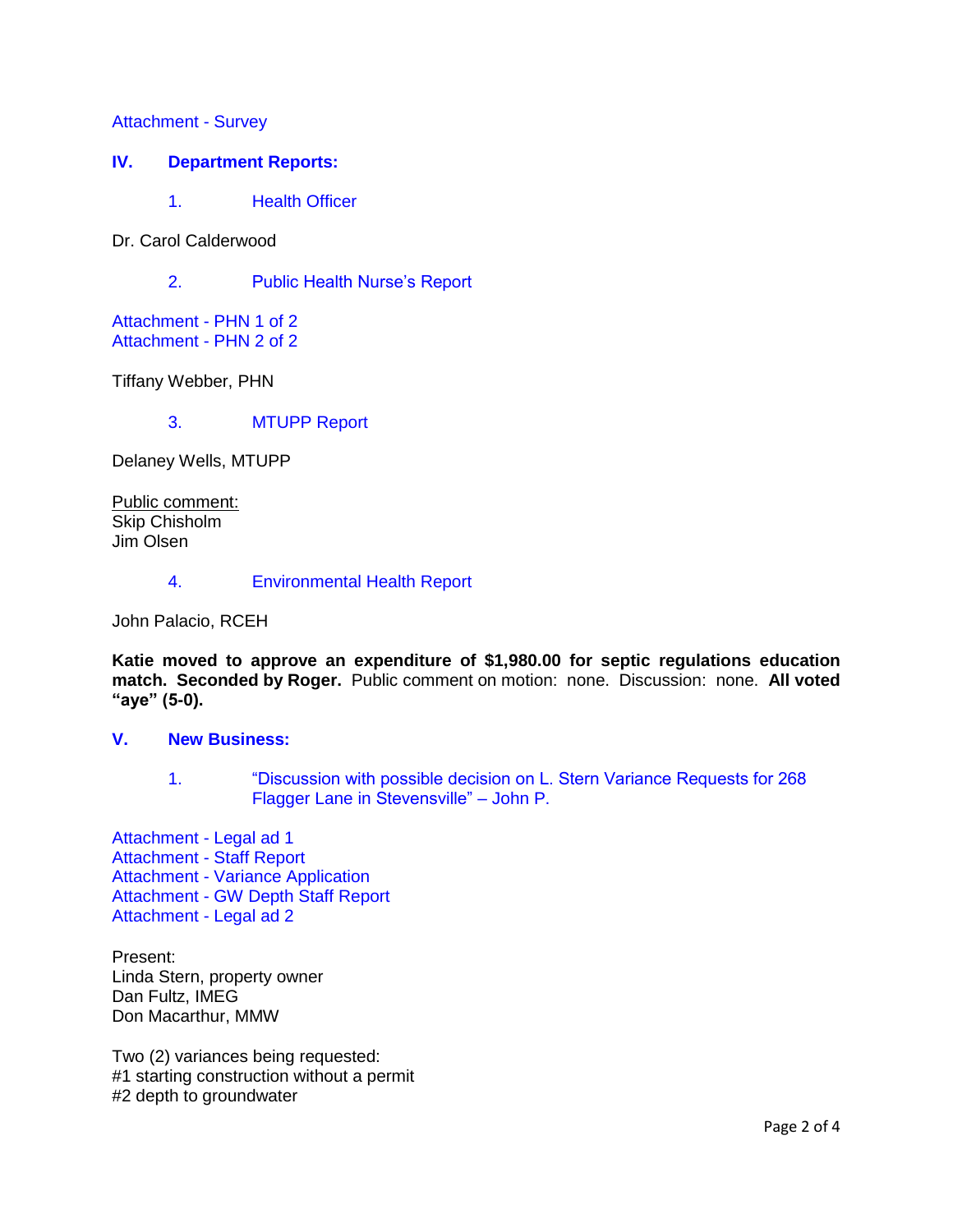**Katie moved to continue these two (2) variance requests until the groundwater monitoring results are in. Seconded by Roger.** Public comment on motion: Skip Chisholm. Discussion: Dan Fultz, Linda Stern, Jeff, Katie, Roger, Don Macarthur and Dr. Turner. **All voted "aye" (5-0).**

2. ["Discussion with possible decision on Certificate of Compliance appeal for](http://ravalli-mt.granicus.com/wordlinkreceiver.php?clip_id=f0d026cc-7df3-458a-9ac4-1ddcf224a06a&meta_id=92e0a520-23c8-4246-8901-c2ac9f2e6335&time=5699)  [108 Taulman Lane" –](http://ravalli-mt.granicus.com/wordlinkreceiver.php?clip_id=f0d026cc-7df3-458a-9ac4-1ddcf224a06a&meta_id=92e0a520-23c8-4246-8901-c2ac9f2e6335&time=5699) John P.

[Attachment -](http://ravalli-mt.granicus.com/DocumentViewer.php?file=ravalli-mt_f2242600b4f57a6255082a479bb9bf59.pdf) Staff Report Attachment - [Site Evaluation](http://ravalli-mt.granicus.com/DocumentViewer.php?file=ravalli-mt_075cc3b3a4b75fbf2fe02aa27810a224.pdf) Attachment - [Certificate of Compliance Application](http://ravalli-mt.granicus.com/DocumentViewer.php?file=ravalli-mt_b9cb04c3388031396e96a82f17b9056c.pdf) [Attachment -](http://ravalli-mt.granicus.com/DocumentViewer.php?file=ravalli-mt_8b4d4514b61ecc0ddd4fcace2f4a5df7.pdf) Photo1 of 3 [Attachment -](http://ravalli-mt.granicus.com/DocumentViewer.php?file=ravalli-mt_54c70e3a6658143366df5d05e6091720.pdf) Photo 2 of 3 [Attachment -](http://ravalli-mt.granicus.com/DocumentViewer.php?file=ravalli-mt_0935556936eb74e056a8853638192bc3.pdf) Phot 3 of 3

Present: Kelly Arnold, RCEH Tara Khalsa, Owner (ZOOM) Hannah Jessop, Cardinal Properties (ZOOM)

#### Findings of Fact (FOF):

FOF 1: The house was built in 1948 via testimony by the owner, Tara Khalsa FOF 2: A remodel to 3 bedroom was completed in 1958, via testimony by the owner, Tara Khalsa FOF 3: Cadastral lists the home as a 2 bedroom and should be 3 bedroom FOF 4: Old aerial photos show no increase in size since 1966

**Roger moved that based upon the findings of fact to approve the certificate of compliance appeal for the 3 bedroom home located at 108 Taulman, as requested. Seconded by Dr. Turner.** Public comment on motion: Skip Chisholm. Discussion: John Palacio, Jeff and Tara Khalsa. **All voted "aye" (5-0).**

### **VI. [Old Business:](http://ravalli-mt.granicus.com/wordlinkreceiver.php?clip_id=f0d026cc-7df3-458a-9ac4-1ddcf224a06a&meta_id=870e6efd-568e-4334-a470-29c7fe2663ca&time=6373)**

1. [Complaint for 5194 Eastside Hwy Stevensville, MT –](http://ravalli-mt.granicus.com/wordlinkreceiver.php?clip_id=f0d026cc-7df3-458a-9ac4-1ddcf224a06a&meta_id=aeeb188a-6a7a-4e8b-9877-fc0411ee2879&time=6385) John P (continued from [Feb. 09, 2022\)](http://ravalli-mt.granicus.com/wordlinkreceiver.php?clip_id=f0d026cc-7df3-458a-9ac4-1ddcf224a06a&meta_id=aeeb188a-6a7a-4e8b-9877-fc0411ee2879&time=6385)

#### [Attachment -](http://ravalli-mt.granicus.com/DocumentViewer.php?file=ravalli-mt_75e69b850bdf1ee51d18f82314bcb757.pdf) Map

**BOH consensus: Continue this agenda item to next meeting (April 13, 2022), invite the property owner(s) to BOH meeting and have RCEH keep moving forward working with them.**

Public comment: Skip Chisholm Devon Towle

> 2. [UPDATE with possible decision: Warming Shelter on Sleeping Child Road –](http://ravalli-mt.granicus.com/wordlinkreceiver.php?clip_id=f0d026cc-7df3-458a-9ac4-1ddcf224a06a&meta_id=2fb8cc0f-21d9-4afd-80fd-88220fcb06b3&time=7396) [Jeff](http://ravalli-mt.granicus.com/wordlinkreceiver.php?clip_id=f0d026cc-7df3-458a-9ac4-1ddcf224a06a&meta_id=2fb8cc0f-21d9-4afd-80fd-88220fcb06b3&time=7396)

UPDATE ONLY – no BOH action taken.